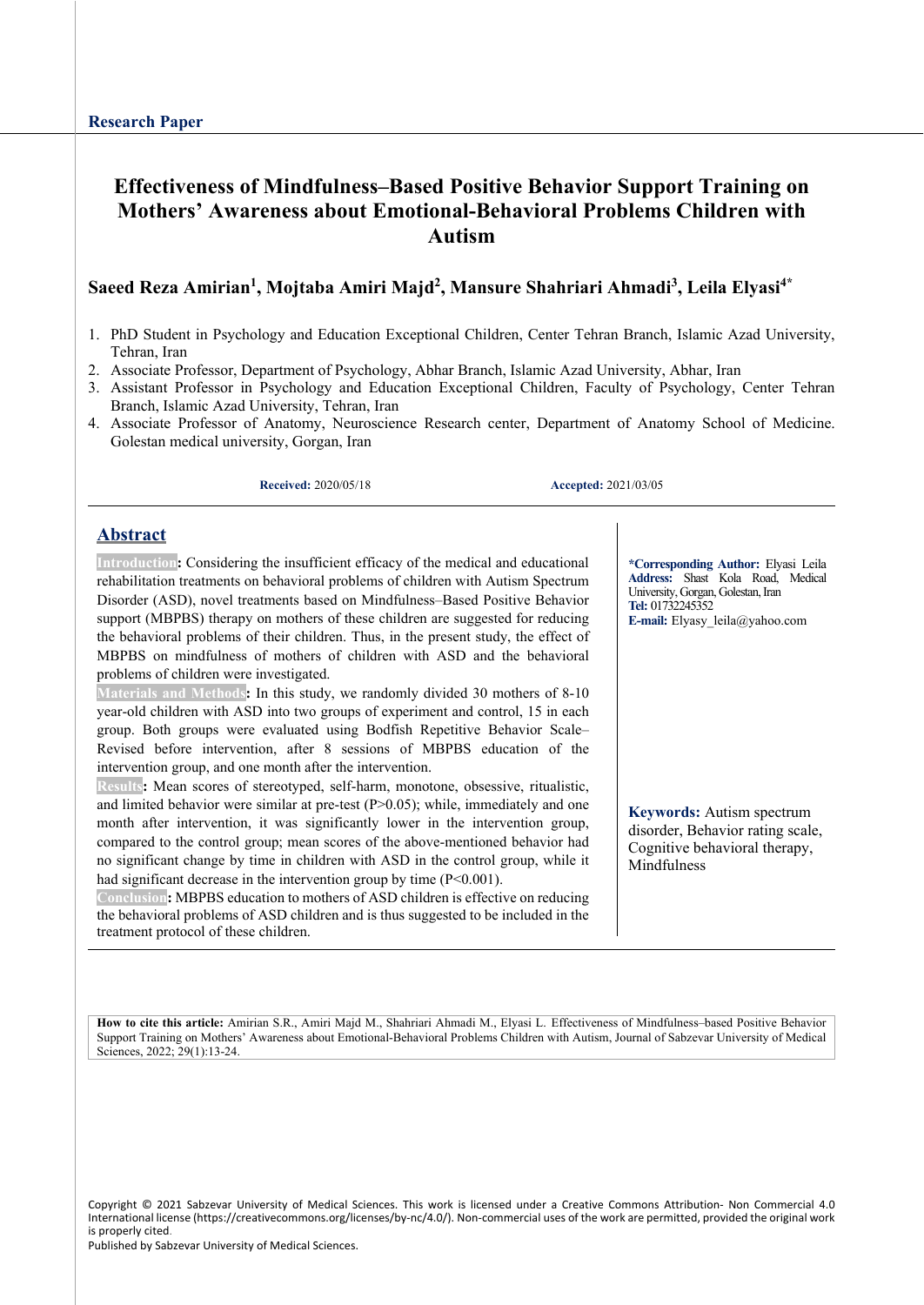# **Introduction**

Autism spectrum disorder (ASD) is one of the developmental disorders of the nervous system, characterized by persistent deficits in communication and mutual social interactions in different situations, as well as limited and repetitive interests, behaviors and activities in early development. The prevalence of this disorder in 2018 was reported 1:59 children with an increasing trend in its incidence; four times more in boys. The suggested medical treatments are not able to control all the symptoms of this disorder, especially its behavioral and psychological problems, for which different therapies have been introduced, such as applied behavior analysis, picture exchange communication system, social stories, and treatment and education of autism and related communication handicapped children. Due to the chronic nature and longevity of this disorder, these treatments imposes a great financial burden to families without lasting effect on improving the child's behavior confirmed.

Positive Behavioral Support Program is an approach based on psychological and behavioral principles, found effective on a wide range of behavioral-emotional problems, reducing aggression, challenging and negative behaviors, increasing positive social and communication interactions, group participation, and selfmanagement. The program can also help parents of affected children understand the causes of children's behavioral problems and choose appropriate strategies to improve them. The current therapies, the third generation (acceptance-based models), have a positive impact on increasing the psychological relationship of the individual with his/her thoughts and feelings, instead of changes in cognition, and also increase adaptation in children. Also, mindfulness-based programs can be effective in increasing the function of interpersonal relationships and coping with stress in parents of children with psychological problems, newly used in the family context, especially in the parent-child relationship.

Mind-awareness positive behavioral support (MBPBS) training program for mothers of children with developmental disabilities increases their competence and improves their quality of life by reducing family stress and increasing their leisure and entertainment; also, involvement of parents in tis intervention increases their optimism about influencing their child's developmental stages and helps maintain their efforts over time to improve their child's condition. Also, learning MBPBS helps to liberate automatic thoughts and unhealthy behavioral patterns of individuals and thus plays an important role in regulating behavioral problems and mental health of learners. By learning these techniques, parents become aware that sometimes, the stressful situation between parents and children can lead to intense and involuntary emotions and aggressive and traumatic responses, which increase the experience of negative and intense emotions by the parent-child. In a previous study, the positive effect of MBPBS of mothers on the emotional-behavioral problems of children with autism has been confirmed. In this study, the effect of the above education on a wider age range and emotional-behavioral problems of children with autism spectrum disorder was assessed.

## **Methodology**

In this descriptive-analytical study, with a pretest-post-test design, with a control group and one-month follow-up, among 100 mothers with 8- 10 year-old child with autism level I or II, who studied in 3 exceptional education schools in Gorgan, in the academic year 2018-2019, were considered as the study population and eligible individuals were selected according to the inclusion criteria and enrolled into the study using census method.

The inclusion criteria consisted of: mothers' literacy above high school diploma, at least 10 month interval from the cessation of continuous performance of daily behavioral exercises (applied behavior analysis) and intermittent use of rehabilitation services (1-2 weekly sessions of 25- 30 minutes) (occupational and speech therapy), and lack of using psychotropic drugs by children and mothers during or before education. Exclusion criteria consisted of the mother's inability to attend meetings regularly, the mother's unwillingness to continue education, the child's suffering from a severe physical illnesses, urine and/or fecal incontinence, or the presence of symptoms of psychosis in the child. Eventually 30 mothers were included in the study.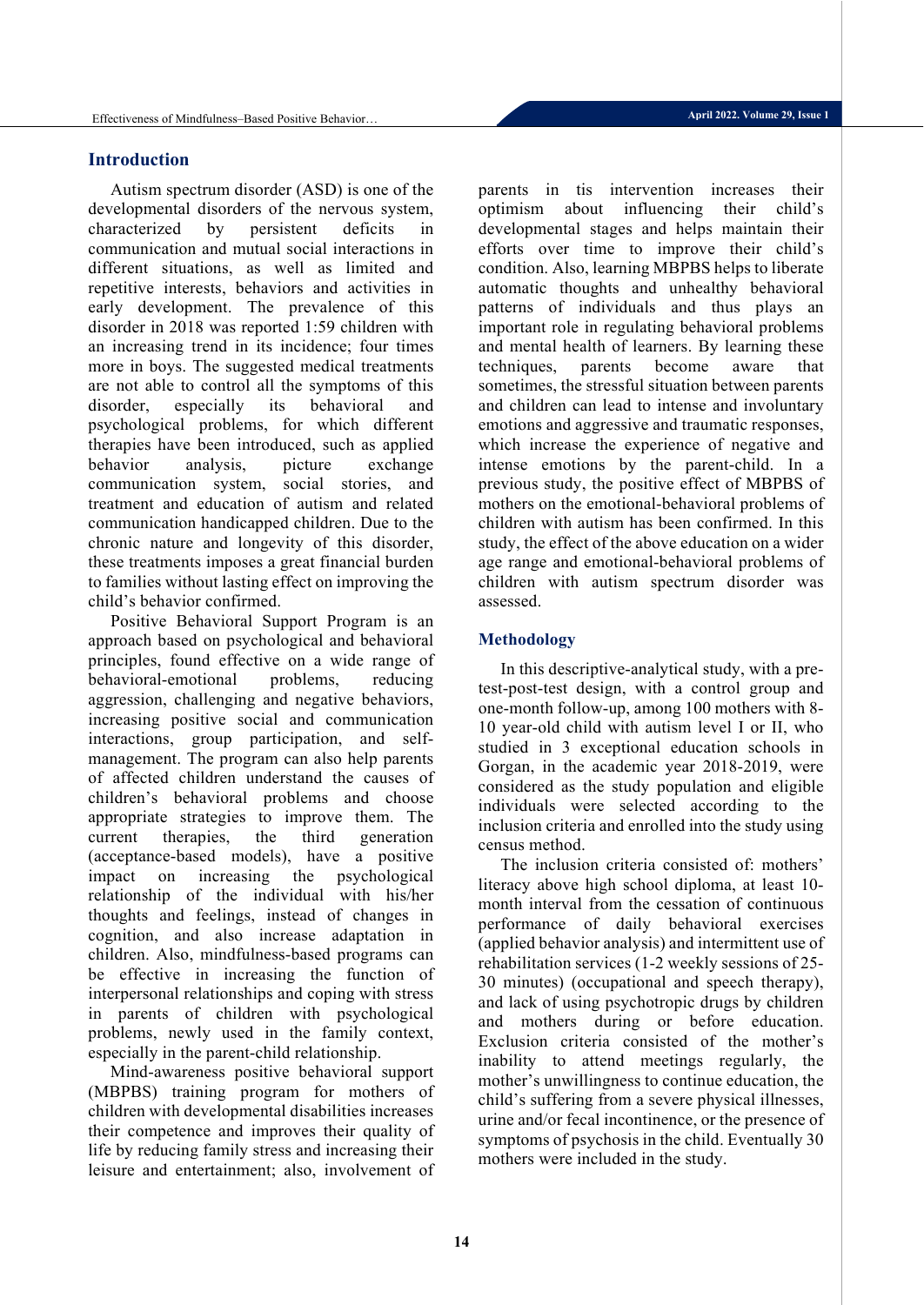Then, using a 4-block randomization method, we divided the selected mothers into 2 groups of 15; experimental and control groups. All mothers reported experiencing high level of stress, anxiety, and depression, which they attributed to their child's challenging behaviors and problems in attending school and community. Most mothers, selected for training, are primary and available care providers, and all have previously used behavioral support techniques on their children's challenging behaviors.

For mothers in the intervention group, 2-hour MBPBS training sessions were held, in groups, one day a week for 8 weeks; which included teaching the 4 immeasurable aspects of mother's loving-kindness, compassion, joy, equanimity, as well as three destructive factors of attachment, anger, and ignorance. Whereas mothers have experienced MBPBS before and are consistently trained in positive behavioral support for specific behavioral interventions, we taught mothers the principles and techniques of positive behavioral support, as well as how to use this technique with mind-awareness exercises.

The instrument used in this study is the "Repetitive Behavior Scale-Revised" of Budfish et al., a widely-used instrument, designed for differentiation and evaluation of repetitive behaviors of children with ASD, which includes 6 subscales of stereotyped behavior, self-injured behavior, obsessive behavior, ritualistic behavior in normal daily work, sameness behavior (such as keeping objects in a specific situation), and restricted behavior (such as intense interest in trains, computers). This scale consists of 43 items on a 4-point Likert scale (never  $= 0$ , sometimes  $=$ 1, most of the time  $= 2$ , and always  $= 3$ ) and the test takers are asked to mark them according to the behaviors of the past one month. The questionnaire was completed before and after the intervention in both groups, as well as one month after the end of intervention and the effect of an independent variable (MBPBS) on dependent variables (stereotyped, self-injured, obsessive, ritualistic, sameness, and restricted behaviors) were evaluated.

The assumption of normal data distribution was tested using Shapiro test Wilk was done. Comparison between the two groups was performed by independent t-test and among the three time periods using repeated measures analysis of variance. The first step in using this test is to examine the hypothesis of sphericity of variance-covariance matrix. If this hypothesis was rejected, conservative Greenhouse Geisser test was used. If the difference between the three time periods became significant, two-sided comparisons were performed by Bonferroni test. All statistical analyses were performed by SPSS software version 21 and the significance level in all tests was considered 0.01.

### **Results**

The mean age of mothers was 32.5 years (standard deviation of 12.11). The mean scores of 15 mothers in the experimental and control groups, before and after the intervention and also 1 month after follow-up, in 6 dimensions of the measured scale are given in table 1. As demonstrated, the mean value of stereotyped behavior, obsessive behavior, ritualistic behavior and sameness behavior before the intervention were similar in the two groups  $(P>0.05)$ , while the scores decreased significantly in the experimental group after the intervention and one month after follow-up, compared to the control group  $(P =$ 0.001). The mean scores of self-injured behavior in the intervention group at three intervals before and after the intervention and also 1 month after follow-up, compared to the control group, showed less significance (P<0.05) and the mean scores of the restricted behavior were similar between the groups before and after the intervention ( $P = 0.271$ and 0.321, respectively), while one month after the intervention, the mean score was lower in the mothers of the intervention group than in the control group ( $P = 0.001$ ).

The effect of time and group was significant on the mean scores of all six dimensions of the questionnaire, which indicates the positive effect of this intervention (P<0.001). With the exception of restricted behavior in which the effect of time was not significant ( $P = 0.209$ ); although, the effect of group and time-group was significant (P  $= 0.012$  and 0.026, respectively).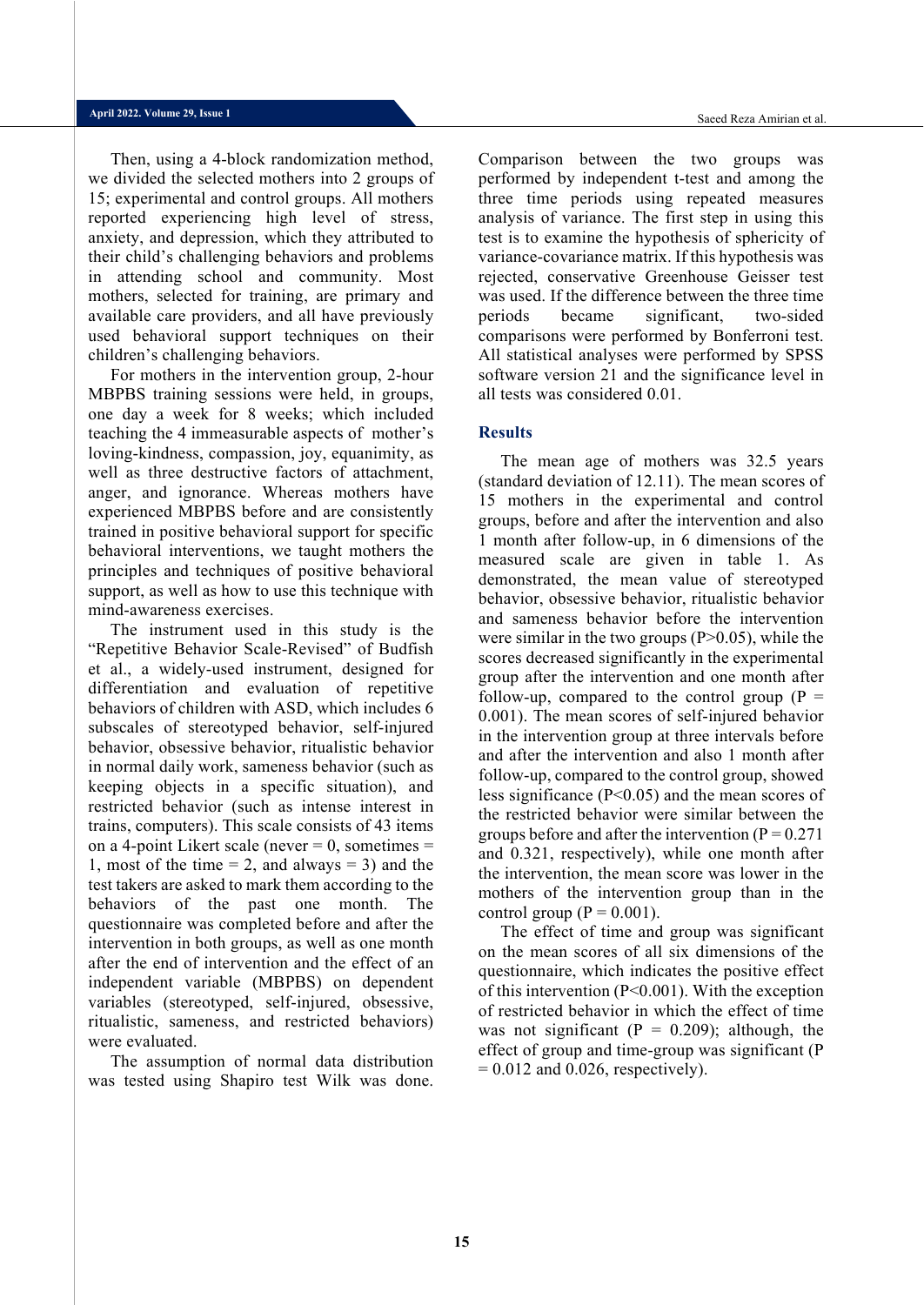| $\mathbf{S}$ . The set of the control model |              |                  |                  |                  |          |                     |                                            |                    |
|---------------------------------------------|--------------|------------------|------------------|------------------|----------|---------------------|--------------------------------------------|--------------------|
|                                             |              | <b>Before</b>    | <b>A</b> fter    | One month after  | $P^*$    | $P-value^{\dagger}$ | $P-value$ <sup><math>\ddagger</math></sup> | $P-$               |
|                                             |              | intervention     | intervention     | intervention     |          |                     |                                            | value <sup>§</sup> |
| Streotyped                                  | Control      | $15 \pm 1/60$    | $14/73 \pm 2/25$ | $15/6 \pm 1/64$  |          | 0/639               | 0/255                                      | 0/121              |
| behavior                                    | Intervention | $1/87 \pm 0/99$  | $11/73 \pm 1/28$ | $11/13 \pm 1/41$ | 1000     | ${}_{0/001}$        | ${}< 0/001$                                | 0/033              |
| Self-injured                                | Control      | $17/13 \pm 1/85$ | $15/67 \pm 2/53$ | $16/67 \pm 3/13$ |          | 0/003               | 0/388                                      | 0/078              |
| behavior                                    | Intervention | $15/93 \pm 1/03$ | $11/67 \pm 1/23$ | $10/87 \pm 1/81$ | $-50.00$ | ${}< 0/001$         | ${}< 0/001$                                | 0/028              |
| Obsessive                                   | Control      | $19/67 \pm 2/82$ | $19/8 \pm 3/39$  | $19/47 \pm 2/45$ | 1000     | 0/84                | 0/762                                      | 0/622              |
| behavior                                    | Intervention | $20/07 \pm 2/87$ | $15 \pm 2/56$    | $14/13 \pm 2/17$ |          | ${}_{0/001}$        | $\leq 0/001$                               | 0/054              |
| Ritualistic                                 | Control      | $14/8 \pm 1/86$  | $14/2 \pm 2/78$  | $15/33 \pm 2/13$ |          | 0/279               | 0/120                                      | 0/094              |
| behavior                                    | Intervention | $14/73 \pm 1/79$ | $10/67 \pm 1/59$ | $10/8 \pm 2/04$  | 1000     | ${}< 0/001$         | ${}< 0/001$                                | 0/737              |
| <b>Sameness</b>                             | Control      | $27/67 \pm 2/55$ | $28/47 \pm 2/50$ | $27/93 \pm 3/31$ |          | 0/284               | 0/703                                      | 0/589              |
| behavior                                    | Intervention | $27/47 \pm 3/33$ | $21/47 \pm 2/83$ | $20/67 \pm 2/66$ | 100.001  | ${}_{0/001}$        | ${}< 0/001$                                | 0/2                |
| Restricted                                  | Control      | $9/53 \pm 0/92$  | $9/87 \pm 1/25$  | $10/4 \pm 1/55$  | 6020     | 0/43                | 0/004                                      | 0/349              |
| behavior                                    | Intervention | $9/93 \pm 1/03$  | $8/4 \pm 5/49$   | $6/87 \pm 0/83$  |          | ${}< 0/270$         | $\leq 0/270$                               | 0/295              |

**Table 1. Comparison of the scores of the six dimensions of the questionnaire between the intervention and control groups in the three time intervals**

**\*The results of one-wayANOVA, †The results of Benferroni posthoc test for comparing time 2 vs. 1, ‡The results of Benferroni posthoc test for comparing time 3 vs. 1, §The results of Benferroni posthoc test for comparing time 3 vs. 2.**

#### **Discussion**

Based on the results of this study, the MBPBS training resulted in significant decrease in 6 emotional-behavioral problems of children with ASD, including stereotyped behavior, self-injured behavior, obsessive behavior, ritualistic behavior, sameness behavior, and restricted behavior at the end of 8 weeks of training and also 1 month after follow-up. These results indicate the lasting effect of teaching this intervention in mothers on the emotional-behavioral problems of children with ASD. During mindfulness, mothers learn to decide and act in response to their child's challenging behaviors, regardless of preconceived notions and without judgment. In addition, mindfulness can help mothers to see and accept their life as it is, moment by moment, and to overcome their stress and suffering by focusing on the present moment. In the present study, researchers identified mothers as the closest primary caregivers of the child experiencing mental health problems, especially behavioral disorders, during the upbringing of their autistic child. This is because the psychological problems of the parents reduce their patience and they cannot

control their anger during parenting, which leads to inefficient care and parenting and worsens their child's behavioral problems.

### **Conclusion**

The results of this study are very promising and show the effectiveness of training mothers with MBPBS on reducing emotional-behavioral problems in children with ASD. Therefore, it is recommended to include this intervention in the treatment protocol of these children. Future studies can, in addition to selecting a larger number of randomly selected samples from different ethnic groups, investigate the satisfaction and usefulness of MBPBS training from the learner's perspective.

### **Acknowledgment**

Finally, the researchers thank all the patients who participated in this study and made this research possible.

**Conflict of Interest:** The authors declare that there are no conflict of interest regarding the publication of this manuscript.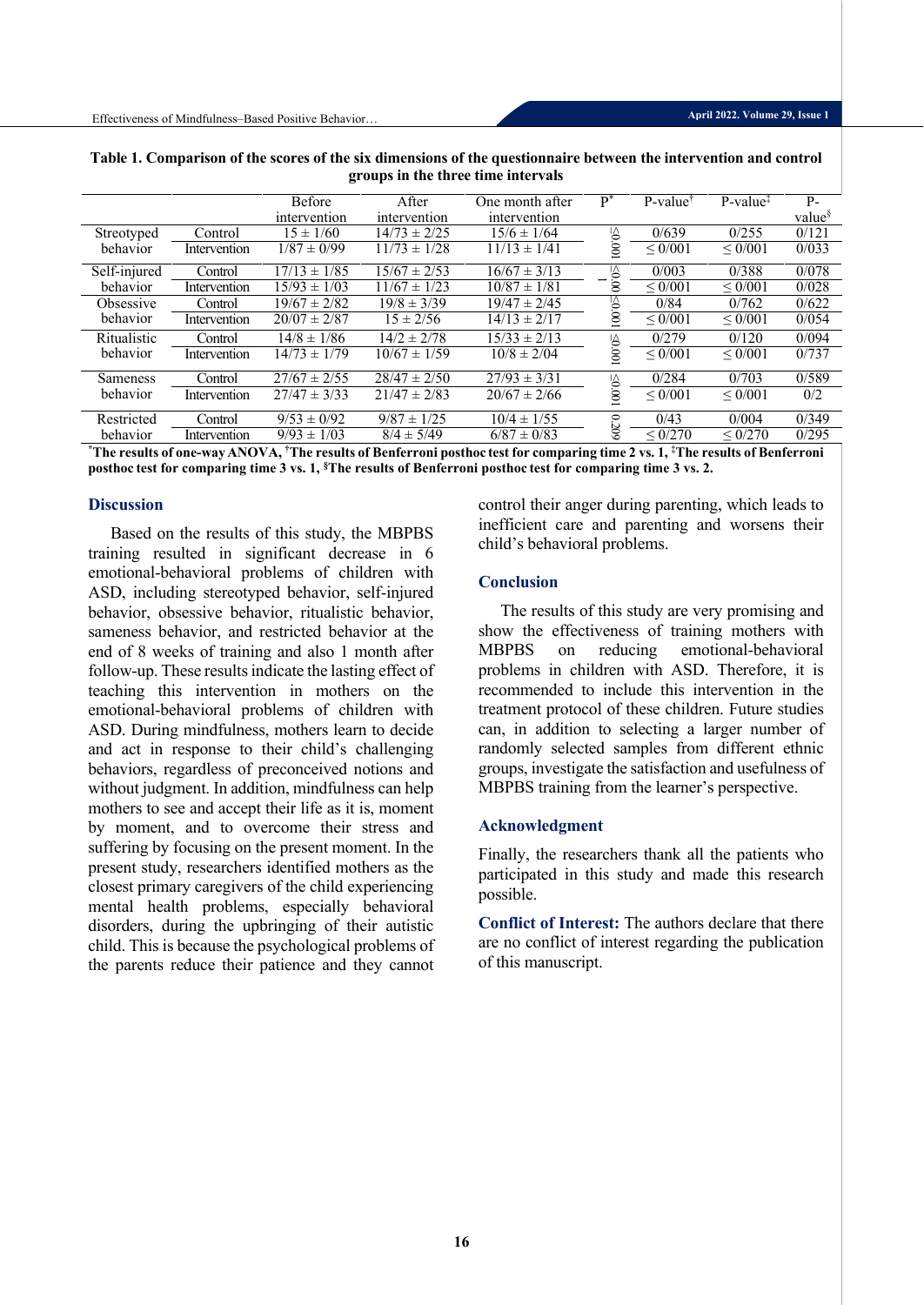

### **.1 مقدمه**

اختلال طیف اتیسم، یک اختلال تکاملی سیستم عصبی است که با نقصان مداوم در ارتباطات و تعاملات اجتماعی، علایق و رفتارها و همچنین فعالیت هاي محدود و تکراري در اوایل دوران رشد مشخص می شود (۱). شیوع آن در سال ۲۰۱۸

یک مورد از هر 59 کودك گزارش شد و روند صعودي دارد و در پسرها چهار برابر دخترها می باشد ( 2) . روش هاي دارویی پیشنهادشده قادر به کنترل همه علائم این اختلال، به ویژه مشکلات رفتاري و روانی آن نیستند ( 3) . روش هاي درمانی جایگزین برای این اختلالات ارتباطی معرفی شدهاند؛ مانند تحلیل عملکردی رفتار <sup>۱</sup>، نظام برقراری ارتباط از طریق

#### 1 Applied Behavior Analysis(ABA)

<span id="page-4-0"></span>Copyright © 2022 Sabzevar University of Medical Sciences. This work is licensed under a Creative Commons Attribution- Non Commercial 4.0 International license (https://creativecommons.org/licenses/by-nc/4.0/). Non-commercial uses of the work are permitted, provided the original work is properly cited.

Published by Sabzevar University of Medical Sciences.

مجلۀ علمی ـ پژوهشی دانشگاه علوم پزشکی سبزوار، دورة ،29 شمارة ،1 فروردین و اردیبهشت ،1401 ص 13-24 [journal@medsab.ac.ir](mailto:journal@medsab.ac.ir) :رایانامه [http://jsums.medsab.ac.ir](http://jsums.medsab.ac.ir/) :سایت آدرس **شاپاي چاپی: 1606-7487**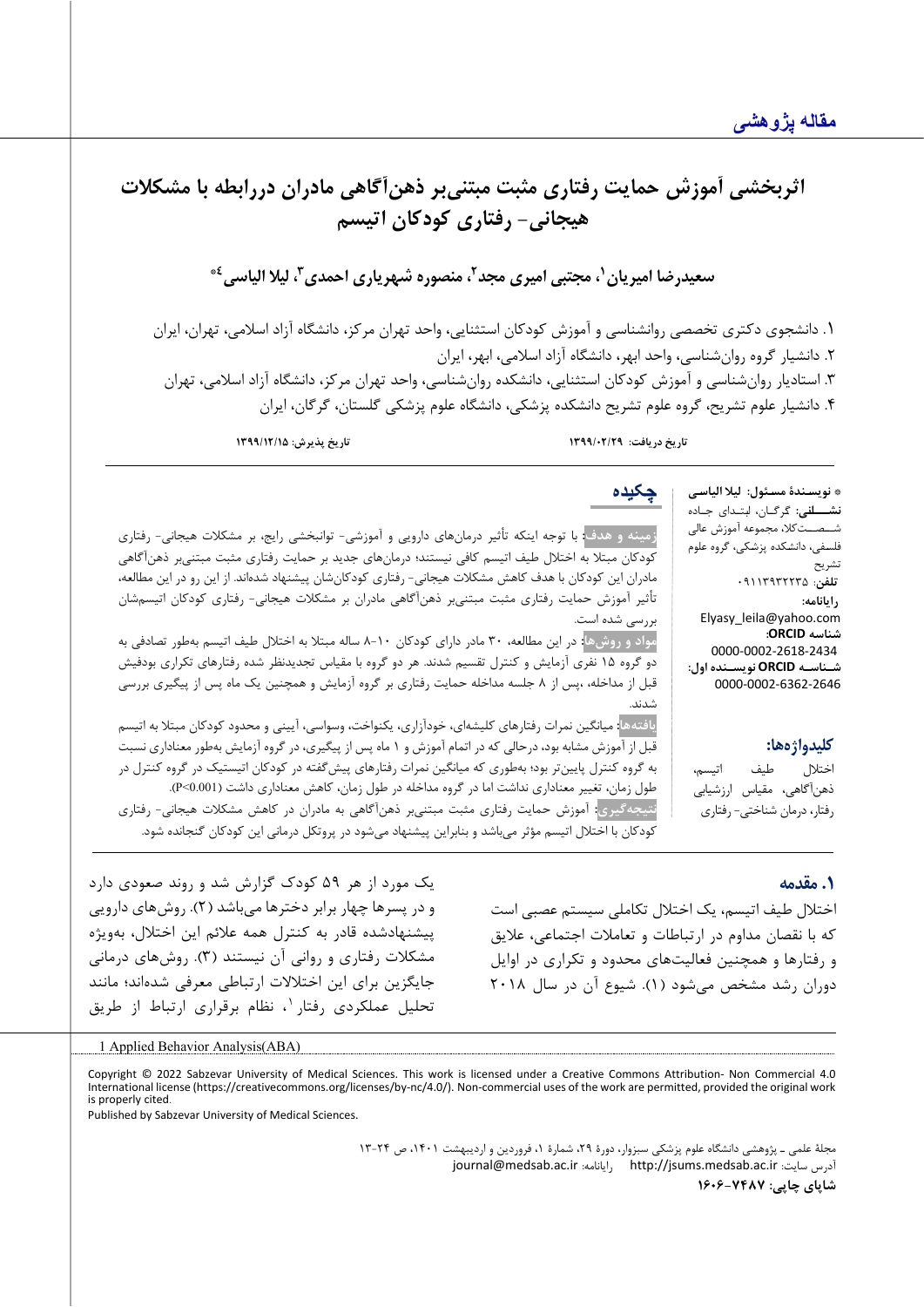تصاویر <sup>۱</sup>، استفاده از داستانهای اجتماعی <sup>۲</sup> و درمان و آموزش کودکان اتیسم و معلولیت ارتباطی همراه آن ۳، اما به دلیل ماهیت مزمن و طولانی بودن این اختلال، این روش هاي درمانی بار مالی زیادي را به خانواده ها تحمیل می کنند و درنتیجه بهبود رفتار پایدار در کودکان حاصل نمی گردد ( 4) . برنامه حمایت رفتاري مثبت ، رویکردي مبتنی بر اصول

روان شناختی و رفتاري است که بر روي طیفی از مشکلات رفتاري - هیجانی، پرخاشگري، رفتارهاي چالش انگیز و منفی، افزایش تعاملات اجتماعی و ارتباطی مثبت، شرکت در گروه و خودمدیریتی مؤثر است ( 5) . همچنین این برنامه می تواند به والدین کودکان در فهم بهتر علل مشکلات رفتاري کودکان و انتخاب استراتژي هاي مناسب، در راستاي بهبود آنها، کمک کند ( 6) . درمان هاي کنونی (نسل سوم) مدل هاي مبتنی بر پذیرش هستند که موجب افزایش سازش در کودکان و بهبود ارتباط روان شناختی فرد با افکار و احساساتش (به جاي تغییر شناخت) می گردد ( 7) . همچنین برنامه هاي مبتنی بر ذهن آگاهی می تواند موجب افزایش کارآمدي روابط بین فردي و مقابله با استرس در والدین داراي کودکان مبتلا به مشکلات روان شناختی شود ( 8) . از کاربردهاي جدید آن نیز استفاده در بافت خانواده و به طور ویژه، در رابطه والد - فرزندي می باشد ( 9) .

برنامه آموزش حمایت رفتاري مثبت مبتنی بر ذهن آگاهی در مادران کودکان مبتلا به اختلالات رشدي، موجب بالا رفتن صلاحیت آنها و بهبود کیفیت زندگی شان از طریق کاستن استرس خانواده و افزایش اوقات فراغت و تفریح شان می گردد و شرکت و الدین در این مداخلات درمانی موجب افزایش خوش بینی آنها در زمینه اثرگذاري بر مراحل رشدي فرزندشان می شود و در طول زمان به حفظ تلاششان در راستاي بهبودي فرزندشان کمک می کند ( 10) . همچنین فراگیري حمایت رفتاري مثبت مبتنی بر ذهن آگاهی، موجب کمک به آزادسازي افکار خودکار و الگوهاي رفتاري ناسالم افراد می شود و در نتیجه نقش مهمی در تنظیم مشکلات رفتاري و سلامت روان فراگیرندگان ایفا می کند ( 11) . والدین از طریق آموختن این تکنیک ها آگاه می شوند که گاهی، موقعیت استرس زای بین والدین و فرزندان می تواند منجر به هیجانات شدید و غیرارادي و پاسخ پرخاشگرانه و آسیب زایی به فرزندان گردد که در نتیجه منجر به افزایش تجربه هیجانات منفی و شدید توسط والد - فرزند می شوند ( 12) . در پژوهشی تأثیر مثبت آموزش حمایت رفتاري مثبت مبتنی بر

# **.2 مواد و روش ها**

در این پژوهش که از نوع توصیفی - تحلیلی با نمونه در دسترس و طراحی پیش آزمون - پس آزمون با گروه کنترل و پیگیري یک ماهه بود (کد اخلاق: .1399.125REC.TMU.IAU.IR(، از بین 100 نفر از مادران کودکان -10 8 ساله مبتلا به اختلال طیف اتیسم سطح یک و دو که در سه مدرسه آموزش و پرورش استثنایی شهر گرگان در سال تحصیلی ۱۳۹۸-۱۳۹۷ ثبتنام کرده بودند؛ افراد واجد شرایط با توجه به معیارهاي ورود انتخاب شدند که شامل سواد مادران بالاتر از دیپلم، گذشت حداقل 10 ماه از قطع اجراي مداوم تمرین هاي روزانه رفتاري (تحلیل عملکردی رفتار) و استفاده ناپیوسته (هفتهای ۲-۱ جلسه 30-25 دقیقه اي) از خدمات توانبخشی (کاردرمانی و گفتاردرمانی) و مصرف نکردن داروهاي روان گردان توسط کودکان و مادران حین یا قبل از آموزش بود. معیارهاي خروج شامل ممکن نبودن حضور مرتب مادر در جلسات، تمایل نداشتن مادر به ادامه آموزش، ابتلاي کودك به یکی از بیماري هاي شدید جسمانی، کنترل نکردن ادرار و مدفوع، یا وجود نشانه هاي روان گسستگی در کودك بود. درنهایت 30 مادر وارد مطالعه شدند. سپس با استفاده از روش تصادفی بلوکی ۴ تایی، ۳۰ مادر انتخابی به دو گروه ۱۵ نفره آزمایش و کنترل تقسیم شدند. تمامی این مادران، تجربه سطح بالایی از استرس، اضطراب، افسردگی را گزارش کرده بودند و عامل این مشکلات روان شناختی خود را مرتبط با رفتارهاي چالش انگیز کودکشان و مشکلات حضور کودکان در مدرسه و جامعه می دانستند. بیشتر مادرانی که برای آموزش انتخاب شدند مراقبین اولیه و در دسترس کودك بودند و تمامی آنها تجربه پیشین استفاده از تکنیک هاي حمایت رفتاري را بر روي رفتارهاي چالش انگیز کودکانشان داشتند.

برای مادران گروه مداخله،، جلسات آموزشی حمایت رفتاري مثبت مبتنی بر ذهن - آگاهی، 2 ساعته، بطور گروهی

ذهن آگاهی مادران، بر مشکلات هیجانی - رفتاري کودکان اتیسم شان تأیید شده است ( 10). براي تأیید تأثیر این درمان در طیف گسترده تري از بیماران، در پژوهش حاضر، تأثیر آموزش پیش گفته در طیف گسترده تر سنی و مشکلات هیجانی- رفتاری کودکان مبتلا به اختلال طیف اتیسم، سنجیده می شود.

<sup>1</sup> Picture Exchange Communication System(PECS) 2 Social Story

<span id="page-5-1"></span><span id="page-5-0"></span><sup>3</sup> Treatment and Education of Autism and Related Communication Handicapped Children(TEACCH)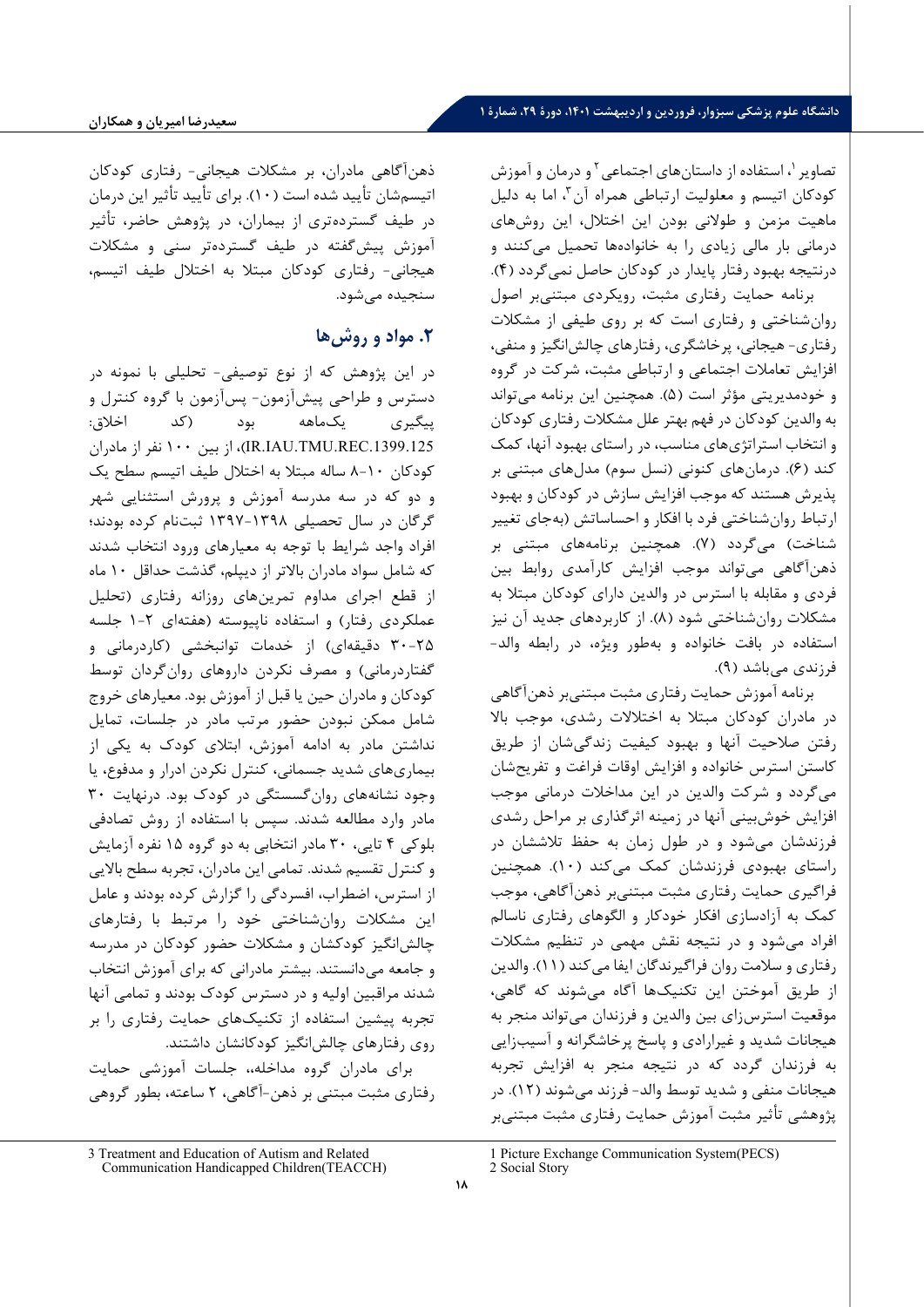و یک روز در هفته به مدت 8 هفته، برگزار شد؛ که شامل آموزش ۴ جنبه غیر قابل سنجش عشق مادرانه <sup>۱</sup>، دلسوزی <sup>۲</sup>، لذت"، تعادل فکری" و همچنین ۳ عامل مخرب دلبستگی، عصبانيت، بي خبري<sup>۵</sup> بود (١٣). از آنجايي كه اين مادران [د](#page-6-0)اراي تجربه قبلی استفاده از این تکنیک بودند و مداوماً در

حیطه حمایت رفتاري مثبت در حین مداخلات ویژه رفتاري آموزش دیده ا ند؛ ما به مادران اصول و تکنیک هاي حمایت رفتاري مثبت و همچنین چگونگی استفاده از این تکنیک را با تمرین های ذهن-آگاهی آموزش دادیم.

**جلسات آموزشی موضوعات تحت پوشش پیش آموزشی: 4 هفته قبل از آموزش اصلی**  [6](#page-6-1) ๏ ذهن آگاهی چیست ؟ ๏ ذهن آگاهی روزانه ๏ مراقبه ساماتا © مراقبه کینهین Y قمراقبه بصیرت^ © تمرین مراقبه بصیرت، ساماتا و کینهین **هفته اول**  ๏بازنگري تمرین هاي پیش آموزش ๏ مراقبههاي بصیرت، ساماتا و کینهین ๏ پنج مانع مراقبه ๏ چهار اصل بصیرت ๏چهار اصل غیرقابلسنجش ๏ ذهن مبتدي، تعهد شناختی زودرس، تأیید سوگیري ๏ کاربرد آموزش ذهنآگاهی در حمایت رفتاري مثبت ๏ تمرین هاي مراقبه **هفته دوم**  ๏ بازنگري هفته اول و تمرین هاي مراقبه ๏ مراقبه هاي ساماتا، کینهین، بصیرت ๏ تصورسازي تعادل فکري ๏ بودن در لحظه حال ๏کاربرد حمایت رفتاري مثبت مبتنیبر ذهن آگاهی **هفته سوم**  ๏بازنگري هفته دوم و تمرین مراقبه ๏مراقبه هاي ساماتا، کینهین، بصیرت ๏تصور سازي تعادل فکري ๏تصورسازي عشق فرزندي ๏ 3 سم (دلبستگی، عصبانیت، بی خبري) ๏ کاربرد حمایت رفتاري مثبت مبتنی بر ذهن -آگاهی **هفته چهارم**  ๏بازنگري هفته سوم و تمرین مراقبه ๏مراقبه هاي ساماتا، کینهین، بصیرت ๏تصورسازي تعادل فکري و عشق به فرزند ๏تصورسازي دلسوزي ๏گفتگو در مورد عصبانیت ๏کاربرد حمایت رفتاري مثبت مبتنی بر ذهن -آگاهی **هفته پنجم**  ๏بازنگري هفته چهارم و تمرین مراقبه ๏مراقبه هاي ساماتا، کینهین، بصیرت ๏تصورسازي تعامل فکري، عشق به فرزند و دلسوزي ๏تصورسازي لذت ๏تمرین هاي مراقبه ๏ کاربرد حمایت رفتاري مثبت مبتنی بر ذهن آگاهی **هفته ششم**  ๏ بازنگري هفته پنجم و تمرین مراقبه ๏ مراقبههاي ساماتا، کینهین، بصیرت ๏ تصورسازي تعادل فکري، عشق به فرزند، دلسوزي، لذت ๏ شپنا ๏مراقبه شپنا و پایداري در دلسوزي ๏ کاربرد حمایت رفتاري مثبت مبتنی بر ذهنآگاهی **هفته هفتم**  ๏بازنگري هفته ششم و تمرین هاي مراقبه ๏ مراقبههاي ساماتا، کینهین، بصیرت ๏ تصورسازي تعادل فکري، عشق به فرزند، دلسوزي، لذت ๏ پایداري در دلسوزي ๏ مراقبه محبتآمیز ๏کاربرد حمایت رفتاري مثبت مبتنیبر ذهن آگاهی **هفته هشتم**  ๏بازنگري هفته هفتم و تمرین هاي مراقبه ๏ تصورسازي تعادل فکري، عشق مادرانه، دلسوزي، لذت ๏ شپنا و پایداري در دلسوزي ๏ عصبانیت: مراقبه روي کف پاها ๏ بازنگري در تنظیمات و روش حمایت رفتاري مثبت مبتنیبر ذهنآگاهی بهواسطه مناظره و پیگیري فردي ๏ تلفیق ذهن آگاهی و حمایت رفتاري مثبت ๏ مباحثه پس از اتمام دوره

### **جدول .1 خلاصه جلسات تقو یت رفتار ي مثبت از طر یق ذهن آگاه ی**

<span id="page-6-0"></span>5 ignorance

<span id="page-6-2"></span><span id="page-6-1"></span>1 Samatha meditation

2 Kinhin meditation

<span id="page-6-3"></span>3 Insight meditation

- 1 Loving-kindness 2 compassion
- 3 joy
- 4 equanimity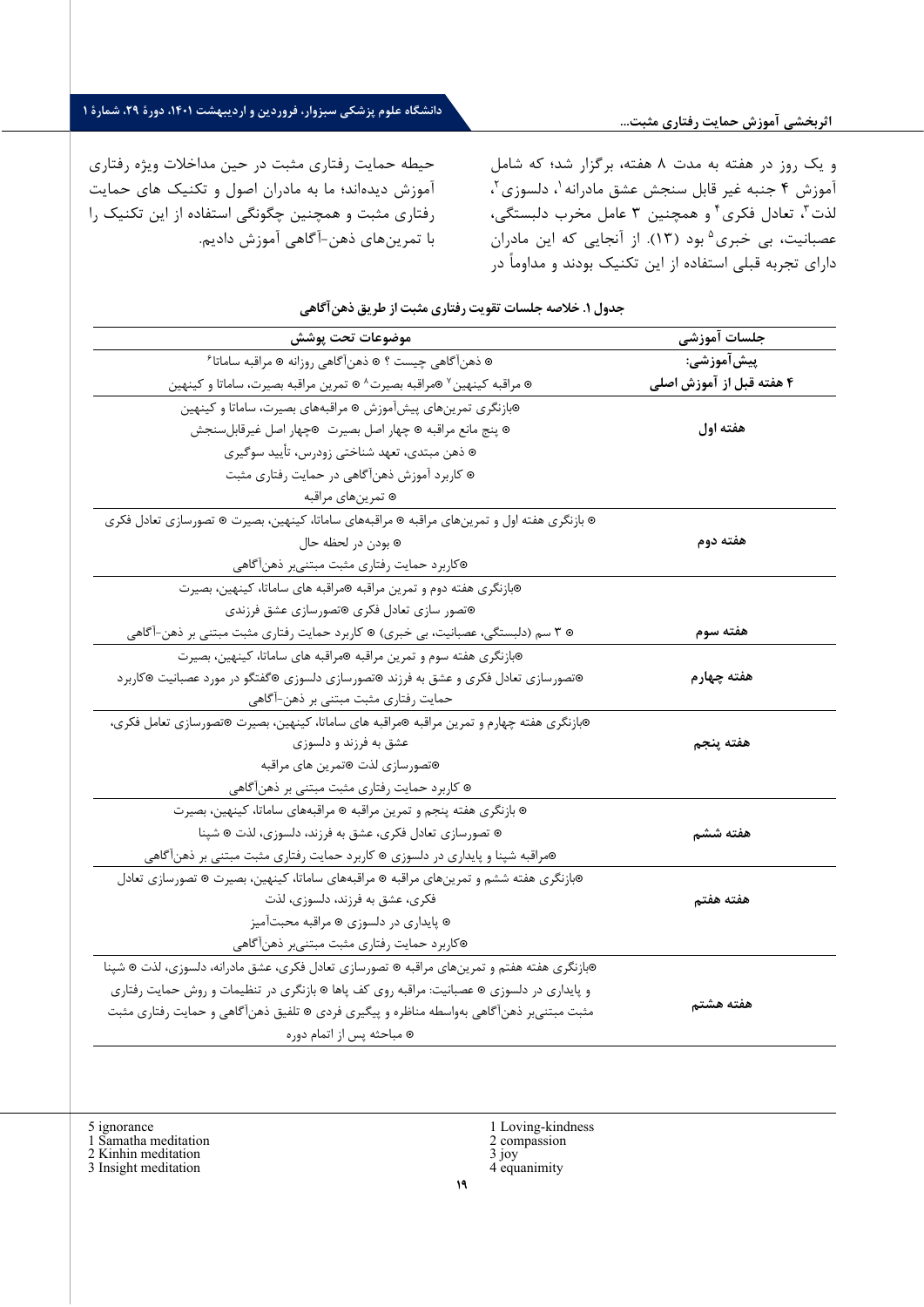### **ابزارها**

ابزار مورداستفاده در این مطالعه، مقیاس تجدیدنظرشده رفتارهای تکراری<sup>٬</sup> بودفیش و همکاران بود که در سال 2000 میلادي به منظور تمایز و ارزیابی انواع رفتارهاي تکراري کودکان طیف اتیسم طراحی شد و به طور وسیع مورداستفاده قرار می گیرد. این ابزار شامل شش زیرمقیاس رفتار كليشهای<sup>۲</sup>، رفتار خودآزاری<sup>۳</sup>، رفتار وسواسی <sup>۴</sup>، رفتار آیینی <sup>۵</sup> در کارهای عادی روزانه، رفتار یکنواخت <sup>۶</sup> مانند نگهداري اشيا در وضعيت خاص و رفتار محدود<sup>۷</sup> مانند علائق شدید به قطار و کامپیوتر می باشد که داراي 43 ماده در مقیاس چهار گزینه اي لیکرت می باشد (هیچ وقت= ،0 گاهی اوقات= ،1 بیشتر اوقات= ،2 همیشه= 3) و از آزمون شونده ها درخوا ست می شود با توجه به رفتارهاي یک ماه گذشته، گزینه موردنظر را علامت بزنند ( 14) .

اعتبار این مقیاس براي کودکان مبتلا به اوتیسم را نویل و همکاران در سال 2020 میلادي با استفاده از روش همسانی درونی براي زیرمقیاس هاي دو آیتم این پرسش نامه با کرونباخ آلفاي 0.96 و 0.98 گزارش کردند و روایی آزمون - بازآزمون آن با استفاده از روش همبستگی درو ن کلا سی 72 درصد، 51 گزارش شد ( 15) . در تحقیق خاموش ی و میرمحمدي در سال 2015 میلادي که بر روي نسخه فارسی این ابزار انجام گرفت، اعتبار مقیاس بیان شده با استفاده از ضریب آلفاي کرونباخ 92 درصد براي کل مقیاس و روایی سازه براي همبستگی کل مقیاس ها و زیرمقیاس هاي آن 98 درصد، 68 گزارش شد ( 16) . در این پژوهش، تأثیر یک متغیر مستقل (حمایت رفتاري مثبت مبتنی بر ذهن آگاهی) بر متغیرهاي وابسته (رفتارهاي کلیشه اي، خودآزاري، وسواسی، آیینی، یکنواخت و محدود) بررسی شد. بررسی پیش فرض نرمال بودن توزیع داده ها با استفاده از آزمون شاپیرو - ویلک انجام شد. نمرات پرسش نامه هاي شرکت کنندگان با میانگین و انحراف معیار گزارش شد. با توجه به اینکه پرسش نامهها در سه بازه زمانی تکمیل شده بود، مقایسه بین دو گروه توسط آزمون تی مستقل انجام شد و براي تحلیل آماري نتایج پرسش نامه ها در سه بازه زمانی از تحلیل واریانس با اندازه گیري مکرر استفاده شد. گام اول در استفاده از این آزمون، بررسی فرض کرویت ماتریس واریانس - کواریانس

است که در صورت رد این فرض از آزمون هاي محافظه کارانه گرین هوس گیسر <sup>۸</sup> استفاده شد. در صورت معن*ی* دار شدن تفاوت بین سه بازه زمانی، مقایسات دوبه دوي زمان ها از طریق آزمون بونفرونی انجام شد. تمامی تحلیل هاي آماري توسط نرم افزار SPSS نسخه ٢١ انجام شد و سطح معنی داری در تمامی آزمون ها /01 0 در نظر گرفته شد.

## **.3 یافته ها**

میانگین سنی مادران ۳۲/۵ سال (انحراف معیار ۱۲/۱۱) گزارش شد. میانگین نمرات 15 مادر در هر گروه آزمایش و کنترل، قبل و بعد از مداخله و همچنین 1 ماه پس از پیگیری، در ۶ بعد مقیاس تجدیدنظر شده رفتارهای تکراری، در جدول 2 آورده شده است. همان طور که مشاهده می شود میانگین رفتار کلیشه اي، رفتار وسواسی، رفتار آیینی و رفتار یک نواخت پیش از مداخله در دو گروه مشابه می باشد ( P>0.05)، در حالی که در گروه آزمایش پس از اتمام مداخله و یک ماه پس از پیگیری نسبت به گروه کنترل، بهطور قابل توجهی کاهش داشت ( 0.001=P(. میانگین نمرات رفتار خودآزاري در گروه مداخله نسبت به گروه کنترل در سه فاصله قبل و بعد از مداخله و همچنین 1 ماه پس از پیگیري، معنی داري کمتري نشان داد ( 0.05>P(. میانگین نمرات گروه ها، قبل و بعد از مدا خله در رفتار محدود، مشابه بود ( 0.321 and 0.271=P(، در حالی که یک ماه پس از مداخله، میانگین نمره آن، در مادران گروه مداخله، کمتر از گروه کنترل بود ( 0.001=P(.

روند تغییر در نمرات شش بعد در گروه هاي مداخله و کنترل در نمودار 1 نشان داده شده است. تأثیر زمان و گروه در میانگین نمرات هر شش بعد پرسش نامه، معنی دار بود که نشان دهنده تأثیر مثبت این مداخله می باشد ( 0.001>P(. به استثناي رفتار محدود که اثر زمان در آن، معنی دار نبود ( 0.209=P (تأثیر گروه و زمان - گروه در رفتار محدود، معنی - داری را نشان می داد (0.026 0.012 P=0.012). براساس نتایج آزمون ماچلی، فرض کرویت ماتریس واریانس - کواریانس براي همه شش بعد، تأیید شد. نتایج ارزیابی تأثیر زمان و گروه در جدول 3 نشان داده شده است.

- 3 Self-Injured Behavior
- 4 Obsessive Behavior

<span id="page-7-1"></span><span id="page-7-0"></span><sup>5</sup> Ritualistic Behavior

<sup>6</sup> Sameness Behavior

<sup>7</sup> Restricted Behavior

<span id="page-7-3"></span><span id="page-7-2"></span><sup>8</sup> Greenhouse-Geisser

<sup>1</sup> Repetitive Behavior Scale-Revised

<sup>2</sup> Stereotyped Behavior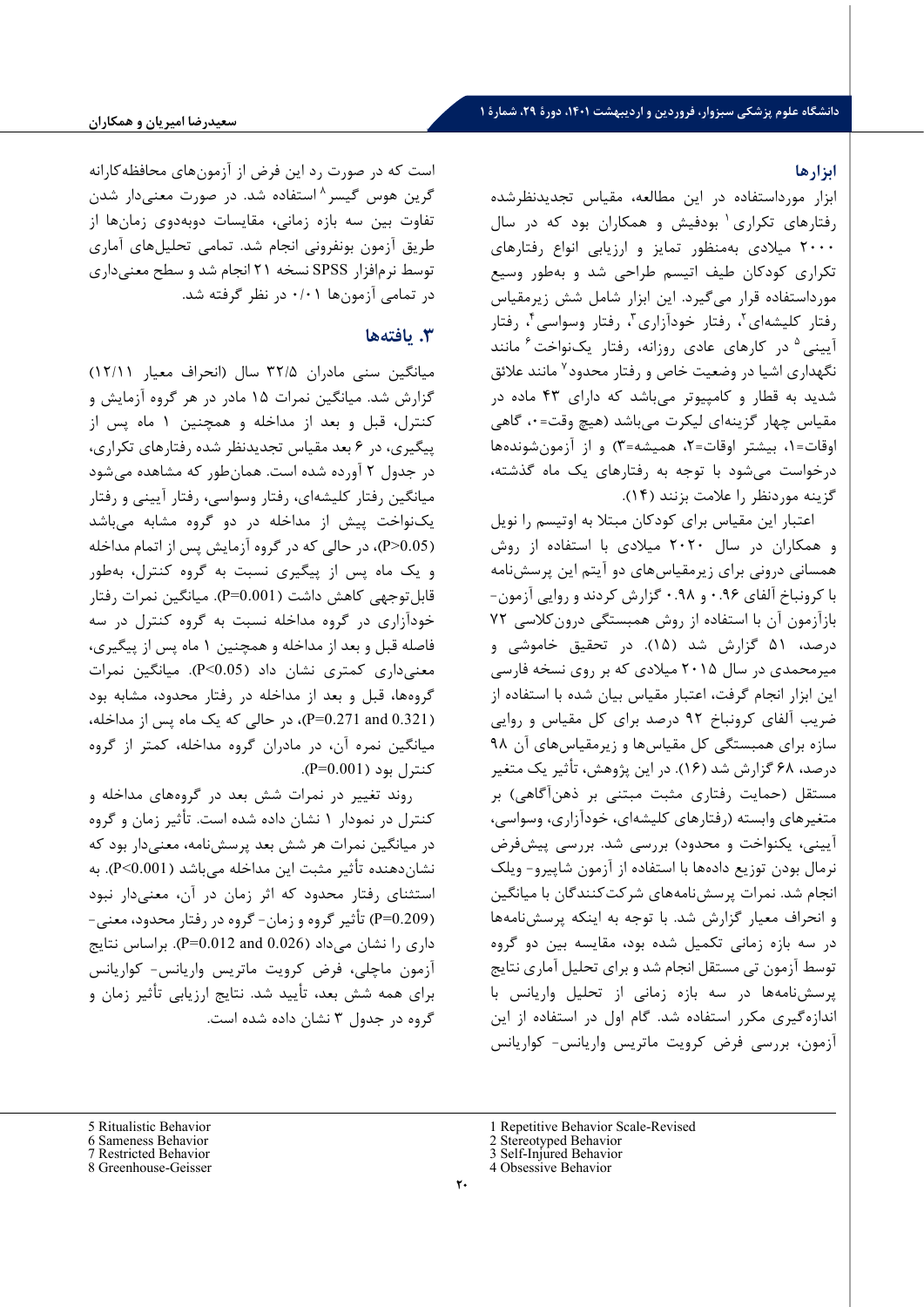|                                       |                                     |                                    |                                    | $\sim$                 |                                                                  |                                       |        |          |
|---------------------------------------|-------------------------------------|------------------------------------|------------------------------------|------------------------|------------------------------------------------------------------|---------------------------------------|--------|----------|
|                                       | مقايسات دوبهدوي بونفروني            |                                    |                                    | انحراف معيار ± ميانگين |                                                                  |                                       | زمان   | متغير    |
| $(T_{e}T)$                            | (1.5)                               | (1 <sub>9</sub> Y)                 | واريانس                            | ىك ماە بعد             | بلافاصله بعد                                                     | قبل                                   |        |          |
| .7151                                 | $\cdot$ $1500$                      | .1549                              | $\leq$ $\cdot$ $\cdot$ $\setminus$ | 1018 ± 1184            | $15/77 \pm 7/70$                                                 | $10 \pm 1$ /۶.                        | كنترل  | رفتار    |
| $\cdot/\cdot$ $\tau\tau$              | $\leq \cdot$   $\cdot \cdot$        | $\leq$ $\cdot$ $\cdot$ \           |                                    | $11/17 \pm 1/51$       | $11/YT \pm 1/T$                                                  | $1/\lambda V \pm -199$                | آزمايش | کلیشه ای |
| $\cdot/\cdot$ Y $\wedge$              | $\cdot$ /٣٨٨                        | $\cdot/\cdot\cdot\tau$             |                                    | 18/87 ± ٣/١٣           | 10/67 ± 7/07                                                     | 1Y/1۳ ± 1/AQ                          | كنترل  | رفتار    |
| $\cdot$ / $\cdot$ $\uparrow$ $\wedge$ | $\leq$ $\cdot$ $\cdot$ \            | $\leq$ $\cdot$ $\cdot$ $\setminus$ |                                    | $1.14Y \pm 111$        | $11/5V \pm 1/5T$                                                 | $10/97 \pm 1/17$                      | آزمايش | خودآزاري |
| .7577                                 | .1195                               | $\cdot$ / $\wedge$ ۴               |                                    | $19/9Y \pm 7/90$       | $19/1 \pm 7/79$                                                  | 19/67 ± 7/17                          | كنترل  | رفتار    |
| $\cdot/\cdot \Delta f$                | $\leq$ $\cdot$ $\cdot$ \            | $\leq$ $\cdot$ $\cdot$ $\setminus$ |                                    | 14/15 ± 7/17           | 10 ± 7/09                                                        | $Y \cdot / \cdot Y \pm Y / \Lambda Y$ | أزمايش | وسواسى   |
| .496                                  | .115.                               | .779                               |                                    | $10/TT \pm 7/17$       | $YY/T \pm YYY$                                                   | <b>IFILE 1/18</b>                     | كنترل  | رفتار    |
| $\cdot$ / $\gamma \tau \gamma$        | $\leq$ $\cdot$ $\cdot$ \            | $\leq$ $\cdot$ $\cdot$ $\setminus$ |                                    | $1.71 \pm 7.1$         | $1.19Y \pm 1/09$                                                 | $YY/YY Y^+YYY$                        | أزمايش | آيينى    |
| .7019                                 | $\cdot$ / $\vee$ $\cdot$ $\uparrow$ | .77                                |                                    | $(7/7 \pm 7/7)$        | $Y\Lambda/Y + Y/\Delta$ .                                        | $\frac{1}{2}$                         | كنترل  | رفتار    |
| $\cdot$ /٢                            | $\leq \cdot/\cdot \cdot$            | $\leq \cdot/\cdot \cdot$           |                                    | $Y \cdot 19Y \pm Y199$ | $\pm \frac{f}{f}$ / $\frac{f}{f}$                                | $\gamma$                              | آزمايش | يكنواخت  |
| .779                                  | $\cdot \mid \cdot \cdot \rangle$    | $\cdot$ /۴۳                        | $\cdot$ /۲ $\cdot$ 9               | $1.79 \pm 1.00$        | $9/XY \pm 1/70$                                                  | $9/27 \pm .797$                       | كنترل  | رفتار    |
| .790                                  | $\leq$ $\cdot$ $\cdot$ $\setminus$  | $\cdot$ /۲ $\vee$ .                |                                    | $9/NY \pm \cdot / NY$  | $\Delta$ $/$ $\uparrow$ $\pm$ $\Delta$ $/$ $\uparrow$ $\uparrow$ | $9/97 \pm 1/17$                       | آزمايش | محدود    |

جدول ۲. مقایسه نمرات پرسشنامه در شش بعد بررسی شده در دو گروه مداخله و کنترل در سه بازه زمانی اندازهگیریشده (قبل، بلافاصله بعد و **یک ماه بعد)** 

جدول ۳. بررسی تأثیر گروه و زمان بر میانگین نمرات ۱۵ مادر در هر گروه آزمایش و کنترل، قبل و بعد از مداخله و همچنین ۱ ماه پس از پیگیری، در

| ۶ بعد مقیاس تجدیدنظر شده رفتارهای تکراری |           |                    |                          |        |                |  |
|------------------------------------------|-----------|--------------------|--------------------------|--------|----------------|--|
|                                          |           | Sum of squares     | <b>Degree of freedom</b> | F      | p-value*       |  |
|                                          |           |                    |                          |        |                |  |
| رفتار كليشهاى                            | زمان      | 91.28              | $\overline{2}$           | 32.69  | $\sqrt{0.001}$ |  |
|                                          | گروه      | $\overline{108.9}$ | $\mathbf{1}$             | 23.32  | < 0.001        |  |
|                                          | زمان-گروه | 113.86             | $\overline{2}$           | 40.78  | < 0.001        |  |
| رفتار خودآزارى                           | زمان      | 158.82             | $\overline{2}$           | 52.57  | $\leq 0.001$   |  |
|                                          | گروه      | 302.5              | $\mathbf{1}$             | 31.16  | $\sqrt{0.001}$ |  |
|                                          | زمان-گروه | 80.6               | $\overline{2}$           | 26.68  | < 0.001        |  |
| رفتار وسواسی                             | زمان      | 158.48             | $\overline{2}$           | 37.92  | $\sqrt{0.001}$ |  |
|                                          | گروه      | 236.84             | 1                        | 12.97  | $\sqrt{0.001}$ |  |
|                                          | زمان-گروه | 150.589            | $\overline{2}$           | 36.008 | $\leq 0.001$   |  |
| رفتار آيينى                              | زمان      | 87.35              | $\overline{2}$           | 28.15  | 1 < 0.001      |  |
|                                          | گروه      | 165.37             | $\mathbf{1}$             | 17.03  | $\sqrt{0.001}$ |  |
|                                          | زمان-گروه | 82.42              | $\overline{2}$           | 26.56  | $\sqrt{0.001}$ |  |
| رفتار يكنواخت                            | زمان      | 178.75             | $\overline{2}$           | 24.38  | $\sqrt{0.001}$ |  |
|                                          | گروه      | 523.21             | $\mathbf{1}$             | 29.68  | $\sqrt{0.001}$ |  |
|                                          | زمان-گروه | 240.62             | $\overline{2}$           | 32.81  | $\sqrt{0.001}$ |  |
| رفتار محدود                              | زمان      | 18.2               | 1.094                    | 1.66   | 0.209          |  |
|                                          | گروه      | 52.9               |                          | 7.18   | 0.012          |  |
|                                          | زمان-گروه | 580.06             | 1.094                    | 5.29   | 0.026          |  |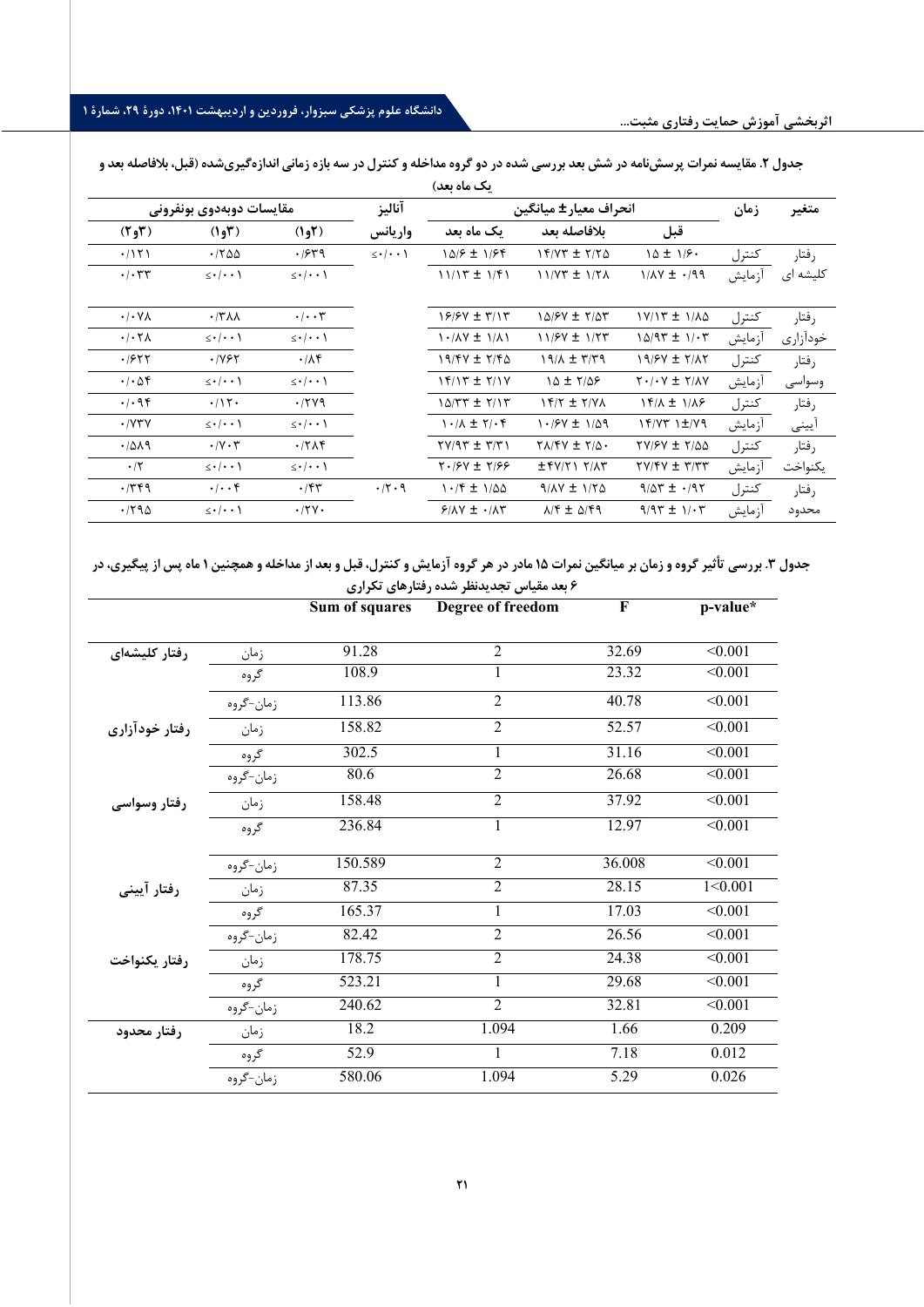

**نمودار .1 روند تغ ییرات در نمرات شش بعد در گروه ها ي مداخله و کنترل** 

# **.4 بحث و نت یجه گیري**

براساس نتایج این مطالعه، متناسب با آموزش حمایت رفتاري مثبت مبتنی بر ذهن آگاهی مادران، 6 مشکل هیجانی - رفتا ري این کودکان از جمله رفتار کلیشه اي، رفتار خودآزاري، رفتار وسواسی، رفتار آیینی، رفتار یکنواخت و رفتار محدود کاهش معنادار آماري را در پایان 8 هفته اي آموزش و همچنین 1 ماه پس از پیگیري نشان دادند. این نتایج نشان دهنده تأثیر ماندگار آموزش این مداخله در مادران بر مشکلات هیجانی - رفتاري کودکان طیف اتیسم شان می باشد .

در مطالعه سینق و همکاران، کاهش معنادار آماري و بالینی در پرخاشگري و رفتارهاي تخریبی نوجوانان اتیسم شان، در اثر مداخله حمایت رفتاري مثبت مبتنی بر ذهن آگاهی بر مادران داراي نوجوان اتیسم شان گزارش داده شده بود ( 13) که با نتایج مطالعه حاضر هم خوانی دارد اما در تحقیق حاضر، تعداد نمونه هاي بیشتر و همچنین مشکلات هیجانی - رفتاري بیشتري ارزیابی شد.

سینق و همکاران در مطالعه تصادفی کنترل شده اي، به مقایسه تأثیر حمایت رفتاری مثبت مبتنی بر ذهنآگاهی با حمایت رفتاری مثبت، بر استرس مراقبین کودکان با ناتوانی هوشی و رشدي پرداختند. نتایج آنها بر تأثیر چشمگیرتر حمایت رفتاري مثبت مبتنی بر ذهن آگاهی نسبت به حمایت رفتاري مثبت بر استرس مراقبین تأکید داشت ( 17) ؛ این نتایج، هم سو با نتایج تحقیق حال

حاضر بود که نشان می دهد عوامل روان شناختی والدین بر ارتباط صحیح کودك و مادر تأثیر دارد.

ن شان داده شده است که برنامه حمایت رفتاري مثبت بر مهارت هاي اجتماعی، جرأت ورزي، خودکنترلی و همکاري کودکان پسر دچار کم توانی جسمی تأثیر مثبت دارد ( 18) . نتایج پژوهش ها از تأثیر مداخله رفتاري مثبت به عنوان رویکردي در راستاي تغییر رفتار اجتماعی حمایت کرده و آن را به عنوان گسترده ترین روش براي مادران داراي زمینه ناتوانی هاي رشدي و هوشی معرفی کردهاند (۱۹, ۲۰). اغلب والدین کودکان و نوجوانان دارای ناتوانی-های رشدی از برنامههای آموزشی رفتاری استفاده می کنند ولی تداومی در استفاده از مداخلات حمایت رفتاري مثبت وجود ندارد (به علت افزایش استرس، کاهش انگیزه، خستگی در حین اجرا، تأثیر آهسته) ( 21) ؛ در نتیجه، این مداخله براي افزایش تأثیراتش با رویکرد هایی دیگر همراه می شود.

مداخله حمایت رفتاري مثبت مبتنی بر ذهن آگاهی، نسل دوم روش هاي ذهن آگاهی است و هدف مداخلات این نسل، تنها ایجاد دگرگونی و ارتقاي سلامت و رفاه فردي نیست بلکه افراد با تمرین هاي مراقبه، به خودشان کمک می کنند و این بهبود نگرش، می تواند تأ ثیر مثبتی بر رفاه و کمک به دیگران نیز داشته باشد ( 22) . شیوه هاي مراقبه ذهن آگاهی به مادران کمک می کند تا آگاهی خود را نسبت به تعامل سازنده با فرزندانشان افزایش دهند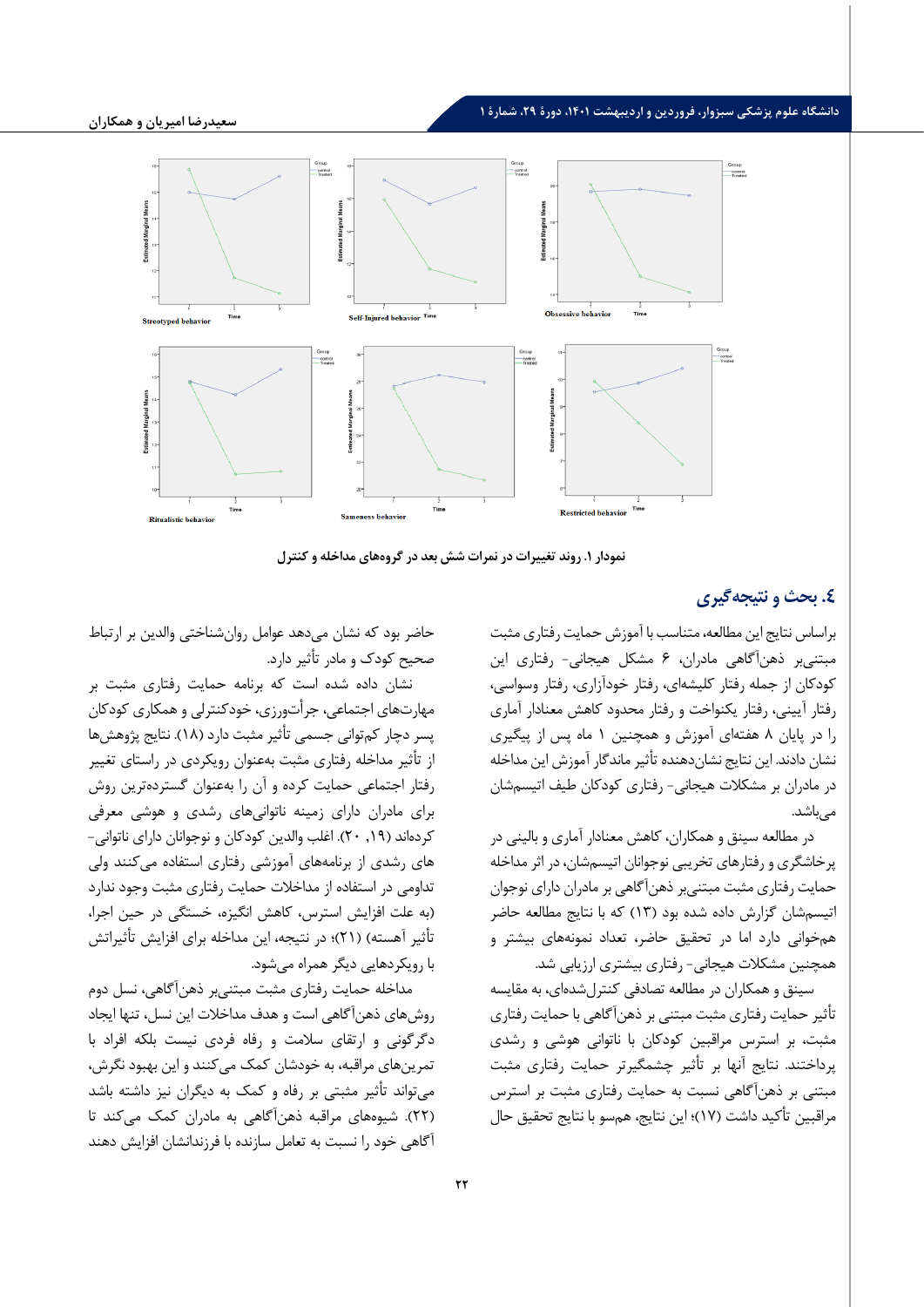#### **اثربخشی آموزش حمایت رفتاري مثبت...**

# **دانشگاه علوم پزشکی سبزوار، فروردین و اردیبهشت ،1401 دورة ،29 شمارة 1**

و همچنین بیاموزند که در صورت عصبانیت و قبل از نشان دادن واکنش نامناسب، مکث و فکر کنند ( 23) . در حین ذهن آگاهی، مادران می آموزند که در پاسخ به رفتارهاي چالش انگیز فرزندشان، فارغ از تصورات از پیش تعیین شده و بدون قضاوت، تصمیم بگیرند و عمل کنند ( 24) . علاوه بر این، ذهن آگاهی می تواند به مادران در راستاي دیدن و پذیرفتن لحظه به لحظه زندگی خود، آن طور که هست، کمک کند تا با تمرکز بر لحظه حال، بر استرس و رنج خود غلبه کنند ( 25) .

ترکیب مداخلات شناختی - رفتاري با حمایت رفتاري مثبت براي کاهش مشکلات رفتاري کودکان و بدبینی والدین مؤثرتر از حمایت رفتاري مثبت به تنهایی است ( 26) . تأثی ر آموزش مبتنی بر ذهن آگاهی 12 هفته اي مادران داراي کودکان طیف اتیسم نشان داد که با افزایش رضایت از والد بودنشان، تعاملاتشان با کودکانشان بهبود یافته و همچنین از شدت خشونت، تطبیق نپذیرفتن و خودآزاري کودکانشان کاسته شد که این نتایج در والدین کودکانی با اختلا لات رشدي تکرار گردید ( 13) . آموزش والدین از طریق ذهن آگاهی منتج به بهبودي علائم درون فکنانه و برون فکنانه کودکان می گردد که هم سو با نتایج تحقیق کنونی می باشد. نتایج این پژوهش ها تأییدي بر نتایج مطالعه حاضر می باشد که نشان داد حمایت رفتاري مثبت مبتنی بر ذهن آگاهی بر عملکرد هیجانی - رفتاري کودکان داراي اختلال طیف اتیسم تأثیر مثبت دارد، اگرچه جزئیات مداخله اجرا شده، جمعیت هدف، آموزش و ابزارهاي ارزیابی مطالعات، متفاوت است. در مطالعه حاضر، آموزش حمایت رفتاري مثبت مبتنی بر ذهن آگاهی مادران، به مدت 8 ه فته، یک جلسه در هفته (زمان هر جلسه 2 ساعت)، انجام گردید؛ در حالی که آموزش هاي قبلی در هر جلسه تکرار می شد و شرکت کنندگان تشویق می شدند که به طور مرتب مراقبه کنند و همچنین مشکلات و اشتباهات آنها در طول جلسات آموزشی اصلاح می شد.

سینق و همکارانش در تحقیقات اخیرشان نشان دادند که آموزش حمایت رفتاري مثبت مبتنی بر ذهن آگاهی بر مادران کودکان داراي اختلال طیف اتیسم و همچنین کودکان با کم توانی ذهنی می تواند به طور مؤثري پرخاشگري و رفتارهاي مخرب کودکان را کاهش دهد و موجب افزایش رفتارهای انطباقی کودکان هر دو گروه می شود ( 13) . همچنین مطالعات دیگري، اثربخشی این مداخله را بر سایر اختلالات رشدی، تأیید کردهاند (۱۹) و نیز تأثیرات مثبت این مداخله بر سایر مراقبین، مانند معلمان، در

مواجهه با رفتارهاي چالش انگیز کودك مشخص شده است ( 27) با وجود اینکه هر کدام از مطالعات از پروتکل هاي مختلفی استفاده کردهاند ولی در همگی آنها، نتایج مطلوبی گزارش شده است که مؤید نتایج مطالعه حاضر است. نقطه کلیدي این تحقیق و تحقیقات مشابه آن، بهبود تعامل مادر - کودك و تأثیر این بهبودي بر رفتار چالش انگیز کودکان مبتلا به اختلال رشدي است. جمعیت هدف مداخله حمایت رفتاري مثبت مبتنی بر ذهن آگاهی در بین مطالعات مختلف، متفاوت است. در مطالعه حاضر، پژوهشگران، مادران را به عنوان نزدیک ترین مراقب اولیه کودك انتخاب کردند. مادرانی که در دوران فرزندپروري کودك اتیسم شان، به ویژه به دلیل اختلالات رفتاري آنها، از لحاظ روحی و روانی دچار مشکل شده اند؛ زیرا مشکلات روان شناختی والدین موجب کاهش صبر و حوصله آنها می شود و آنها نمی توانند عصبانیت خود را در حین فرزند پروري کنترل کنند و در نتیجه منجر به مراقبت و فرزندپروري ناکارآمد می شود که این مسئله مشکلات رفتاري کودك شان را بدتر می کند ( 28) . بنابر نتایج این مطالعه، پیشنهاد می شود که والدین کودکان اتیسم، تحت آموزش حمایت رفتاري مثبت مبتنی بر ذهن آگاهی، در راستاي مدیریت بهتر رفتار چالش انگیز فرزندان شان قرار بگیرند. محدودیت هاي این تحقیق شامل کنترل نشدن متغیرهاي اجتماعی - خانوادگی و اقتصادي، ناهمگنی نمونه ها از لحاظ

ویژگی های عمومی، استفاده از نمونههای در دسترس، همتاسازی نشدن جنسیتی و پیگیري وضعیت آنها به مدت 1 ماه بود.

نتایج این پژوهش بسیار امیدوارکننده بود و نشان دهنده اثربخشی آموزش حمایت رفتاري مثبت مبتنی بر ذهن آگاهی مادران بر کاهش مشکلات هیجانی - رفتاري کودکان مبتلا به اختلال طیف اوتیسم می باشد. بنابراین پیشنهاد میشود این درمان در پروتکل مراقبتی و درمانی این کودکان گنجانده شود و به مادران آنها آموزش داده شود. مطالعات آینده می توانند علاوه بر انتخاب تعداد نمونه بیشتر به روش تصادفی از میان اقوام مختلف، به سنجش رسمی میزان رضایتمندی و مفید بودن آموزش حمایت رفتاري مثبت مبتنی بر ذهن آگاهی بپردازند.

# **تشکر و قدردانی**

پژوهشگران بر خود لازم می دانند از کلیه شرکت کنندگان در پژوهش به ویژه کلیه مادرانی که مشارکت لازم را به عمل آورده اند، تشکر کنند .